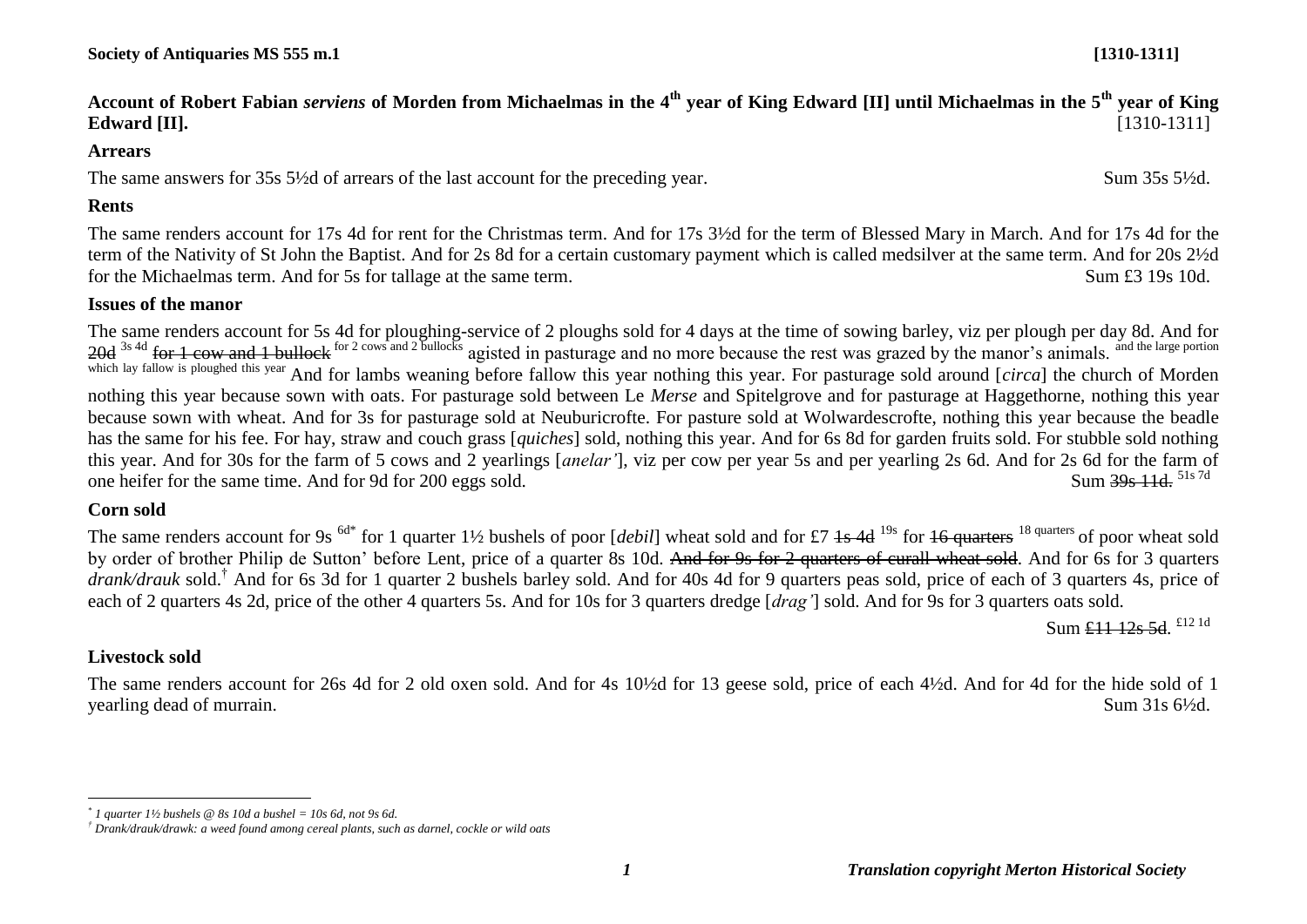#### **Society of Antiquaries MS 555 m.1 [1310-1311]**

#### **Fines and profits**

## The same renders account for 7s 1d for the Court on the Tuesday after the feast of St Luke the evangelist. And for 24s for the Court on the Tuesday

#### **Labour services sold**

The same renders account for 20d for 40 works sold before the feast of the Nativity of St John the Baptist. And for 6d for works sold after harvest.

after the feast of St Lucy the Virgin. And for 16s 3d for the Court and View on the Tuesday before the feast of the Nativity of St John the Baptist.

#### **Sold at the audit**

The same answers for 12s 9d for things sold at the audit. Sum 12s 9d. Sum 12s 9d.

#### **Sum total of receipts £25 9d.**

#### **Expenses**

#### **Acquittances**

In acquittance of rent of John Huberd beadle for the year 2s 8d. In acquittance of tallage of the same  $4\frac{1}{4}d$ . In acquittance of the same for a certain customary payment which is called medsilver 2d. Sum 3s 21/<sub>28</sub> 6<sup>1/4d</sup>

#### **Rent paid**

In rent paid to W de Kenardele for the year 4s. Sum 4s.

#### **Cost of ploughs**

In 1 pair wheels bought for a plough 8d. In 3 sheaves steel bought 2s 3d. In 6 pieces of iron bought 18d. In stipend of the smith for applying the aforesaid iron and steel 3s 9d. In plough feet bought nothing because from old strakes. In making 1 ploughshare from an old ploughshare with iron bought for the same 7d. In shoeing 4 draught horses in preparation for [*contra*] harvest 6d. Sum 9s 3d.

#### **Cost of carts**

In 1 pair untyred wheels bought 2s. 20d In withies [*virg'*] bought for making 2 tubs [*copts*] for carting marl 6d. In 32 stakes [*pal*] bought for carts in preparation for harvest 3d. In 24 clouts with nails bought for carts 2s. In grease bought for the same 6d. In 1 axle bought and fitted 3d. In whit-tawing the hide of 1 mare dead of murrain  $6\frac{1}{2}$ d. In shoeing 2 carthorses for the year 18d. Sum 7s  $6\frac{1}{2}$ d  $2\frac{1}{2}$ d

Sum 47s 4d.

Sum 2s 2d.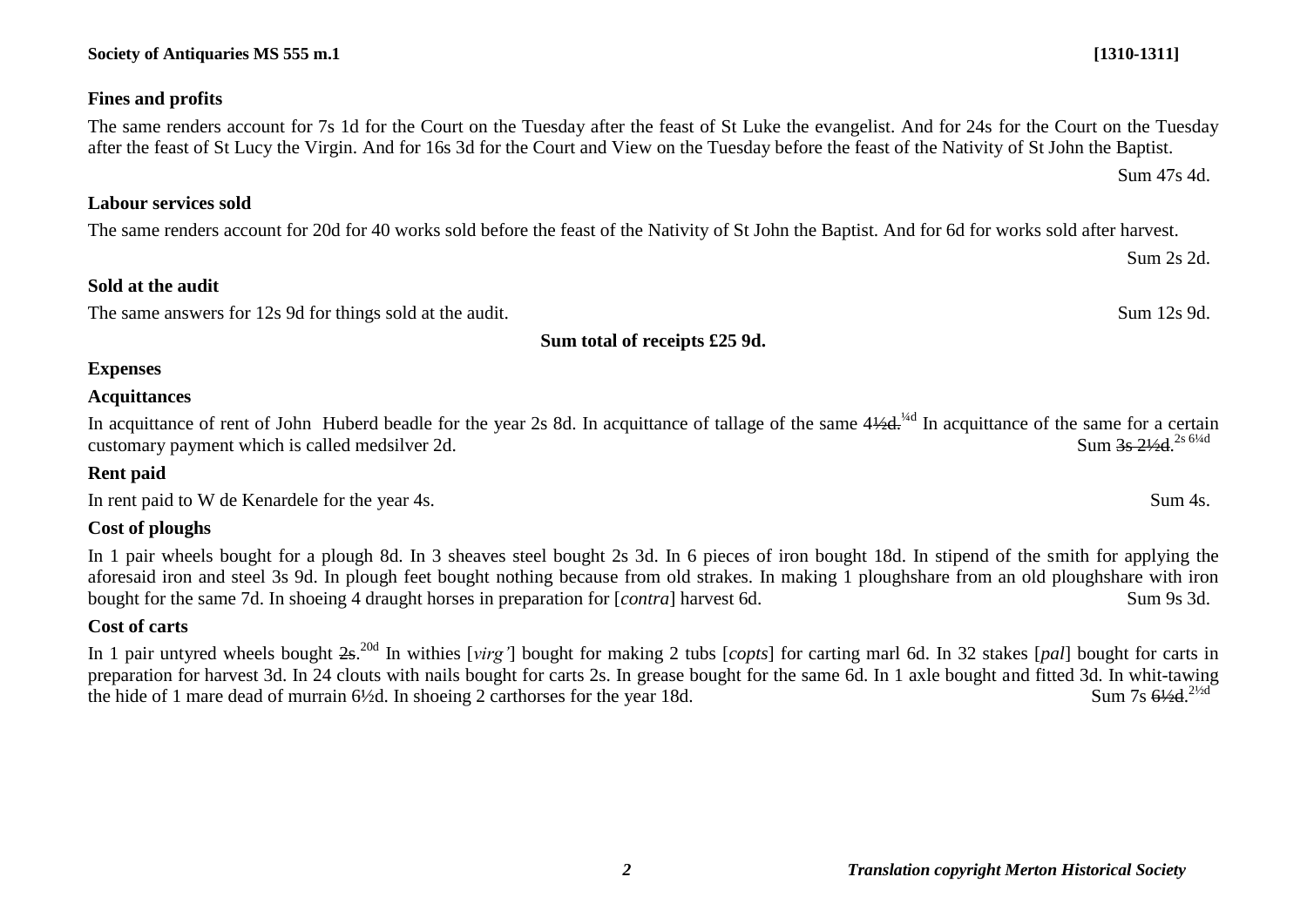## **Building costs**

In removing a certain building of the parson [*domo de parsonatu*] as far as the court for making a certain porch [*porcher'*] at the same place 18d.‡ In stipend of 1 roofer with his mate roofing the barn and the porch for 11 days 4s 1½d, taking per day 4½d. In 100 lath nails bought for repairing the wall of the barn  $\frac{3}{4}d$ . Sum 5s  $\frac{81}{4}d$ .

## **Mowing and hoeing**

In stipend of 80 men hoeing corn at times [*vic'*] <del>6s 8d</del>,<sup>5s</sup> each taking per day 1d.<sup>§</sup> In cheese bought for the use of the mowers by custom 6d,<sup>3d</sup> because the dairy at farm. In mowing 11 acres meadow 4s 7d, price of an acre 5d. Sum  $\frac{1}{1}$ s 9d.<sup>9s 10d</sup>

## **Harvest costs**

In fish bought for the use of 24 men reaping at 2 dry boonworks by custom in harvest 14d. And they reaped 8½ acres wheat, 6 acres mixtillio, 2 acres barley, 4 acres 3 roods beans. In fish bought for the use of 70 men reaping with the household servants at 2 boonworks because 2 men were in default at both boonworks, 78 men at the third boonwork with the same servants 2s  $6\frac{1}{4}$ . In meat bought for the same  $\frac{13s}{4}$ . In ale bought for the same 18s.<sup>12s</sup> In cheese bought for the same because the dairy is at farm 2s 8d. And they reaped 30 acres wheat, 60 acres oats. And note that [customary] labourers reaped 48 acres wheat. In reaping 5½ acres wheat, 7 acres dredge, 34 acres oats by piece-work 17s 5¼d, the price of an acre 4½d. In reaping 16<sup>1</sup>/<sub>2</sub> acres barley, 22<sup>1</sup>/<sub>2</sub> acres beans and peas by piece-work 19s 6d, viz per acre 6d. And so they have a gain [s<sup>o</sup> ht avantag'] in the total reaping of 1/2 acre barley, 1 rood peas and 2 acres oats. In meat bought for the use of Roger atte Donne *serviens* for 3 comings, Robert the *serviens*, the beadle and dairyworker for 6 weeks, 1 reap-reeve and 1 stacker for 5½ weeks 4s 8d. In ale bought for the same 5s. In fish bought for the same 2s. In cheese bought for the same 14d. In expenses of the 6 aforesaid, 6 household servants and 1 smith for 'harvest goose' 19½d. In candles bought 4d. Sum £4 10s 5d.

## **Petty expenses**

In 3 bushels salt bought 11d. In expenses of 12 household servants for Christmas and Easter Days 3s. In drying 2½ quarters oats and making into oatmeal 5d. 4d In expenses of 16 men with their 8 ploughs at ploughing boonwork for 1 day at the time of winter sowing, Robert the *serviens*, the beadle, 4 servant ploughmen, 1 carter, 1 cowman, 1 dairyworker, 1 shepherd and 1 smith 3s 6d. <sup>2s 5d</sup> In expenses of 20 men with their 10 ploughs at ploughing boonwork for 1 day at the Lenten sowing, Roger atte Donne the *serviens*, his lad, the aforesaid household servants 4s 3d. <sup>3s 21/2d</sup> In carting 126 cartloads of earth from the mill as far as Neuburicroft for manuring the land 3s, viz for 7 cartloads 2d. In thatching stacks of peas for the year aforesaid by piecework 9d. In pasturage bought for a certain colt from Cokeday until the feast of St Peter ad Vincula 10d. In pasturage bought for the same from the same day until Michaelmas 4d.<br>Sum  $\frac{18e^{-14s9/2d}}{s}$ same from the same day until Michaelmas 4d.

## **Fee of the** *Serviens*

<u>.</u>

In fee of Roger atte Donne *serviens* for the year 13s 4d by tally. Sum 13s 4d.

 $\phi^{\ddag}$  ie reusing building material – Dr M Page 2.08; cf WAM 27303; the abbreviation in the text could refer to a pigsty [porcheria] but no pigs are mentioned in the extant accounts between 1308 and 1335 *§ Presumably the number of men should have been reduced to 60, to cost 5s at 1d each.*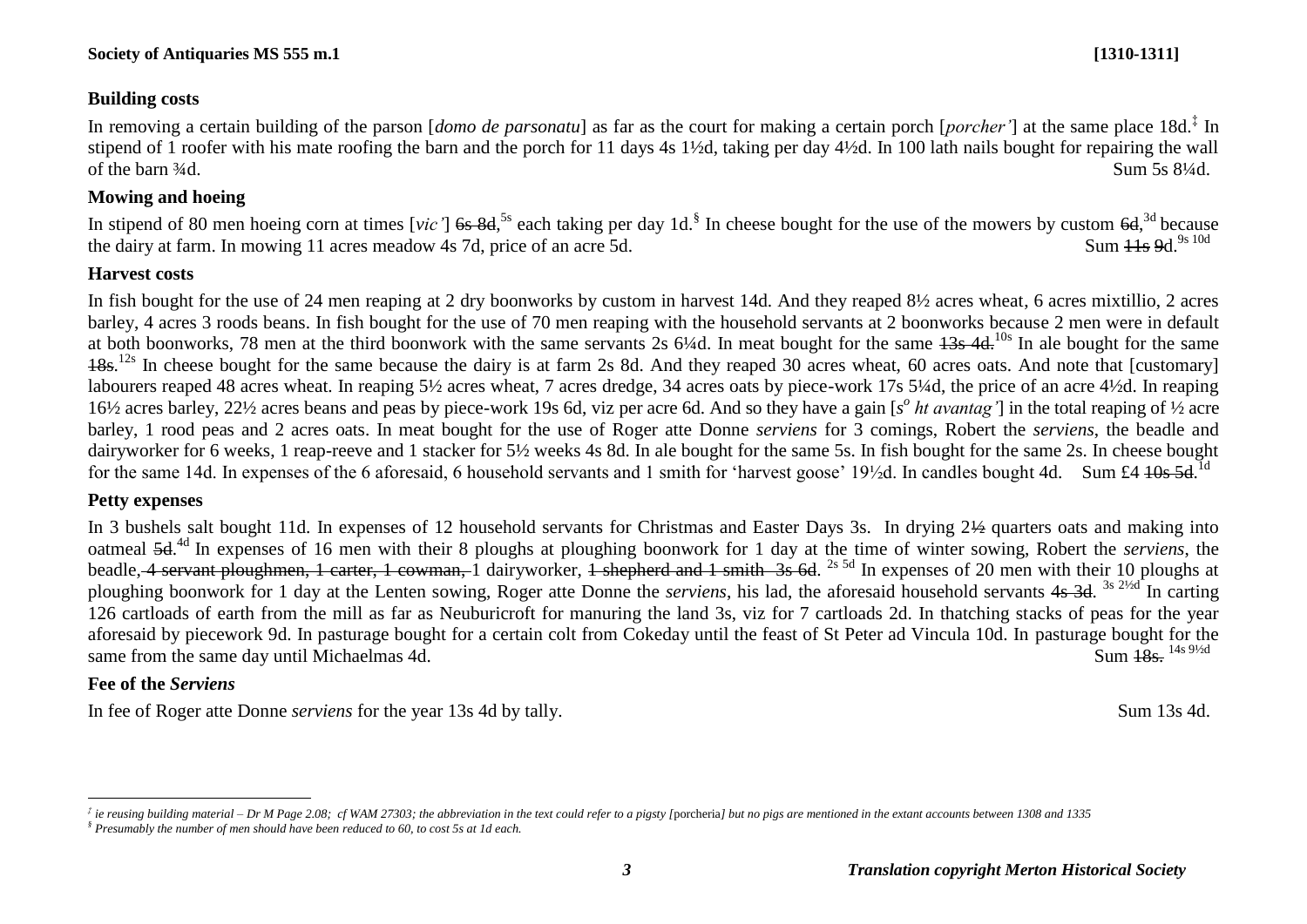## **Stipends**

In stipend of Robert the *serviens* for the year 13s 4d. In stipend of 4 household ploughmen 1 carter and 1 shepherd for the same period 27s. In stipend of 1 dairyworker for the same period 3s 6d. In stipend of 1 cowman for the year 2s 6d. In stipend of 1 reap-reeve in harvest 3s. In stipend of 1 stacker in harvest 3s. Sum 52s 4d.

## **Threshing**

In threshing 67 quarters 3 bushels wheat and curall, 14s 11½d, 12s 6d **viz** 9 bushels for 3d. 2½d In threshing 31 quarters barley, 6 quarters 5 bushels beans, 24½ quarters peas <del>9s 2¼d, <sup>6s 10¼d</sup></del> viz 9 bushels for <del>2d</del>.<sup>1½d</sup> In threshing 6½ quarters dredge 7d, viz 9 bushels for 1¼d. In threshing 64½ quarters oats 4s 9¼d, viz 9 bushels for 1d. In winnowing half the total of the said corn by piece-work 22¼d, viz 4 quarters per 9 bushels for 1d. In wages of Simon Mareshall being over the threshing for 54 days 4s 6d, taking per day 1d by tally. Sum 35s 101/4d 31s 11/4d

## **Corn bought**

In 1 quarter 7 bushels rye bought for household expenses in harvest 7s, <sup>6d</sup> price of a quarter 4s. Sum 7s 6d.

| <b>Livestock bought</b> |        |
|-------------------------|--------|
| In 3 calves bought 3s.  | Sum 3s |

## **Expenses of visitors**

In expenses of brother Philip de Sutton 10s 2½d by 4 tallies. In expenses of W Bysschop and others for holding courts 3s 9d by 2 tallies. Sum13s 1½d.

# **Deliveries**

Also delivered to brother Philip de Sutton £9 18s by 2 tallies. Sum £9 18s.

# **Sum of all expenses and deliveries £22 12s 7¼d. And so he owes 48s 1¾d.**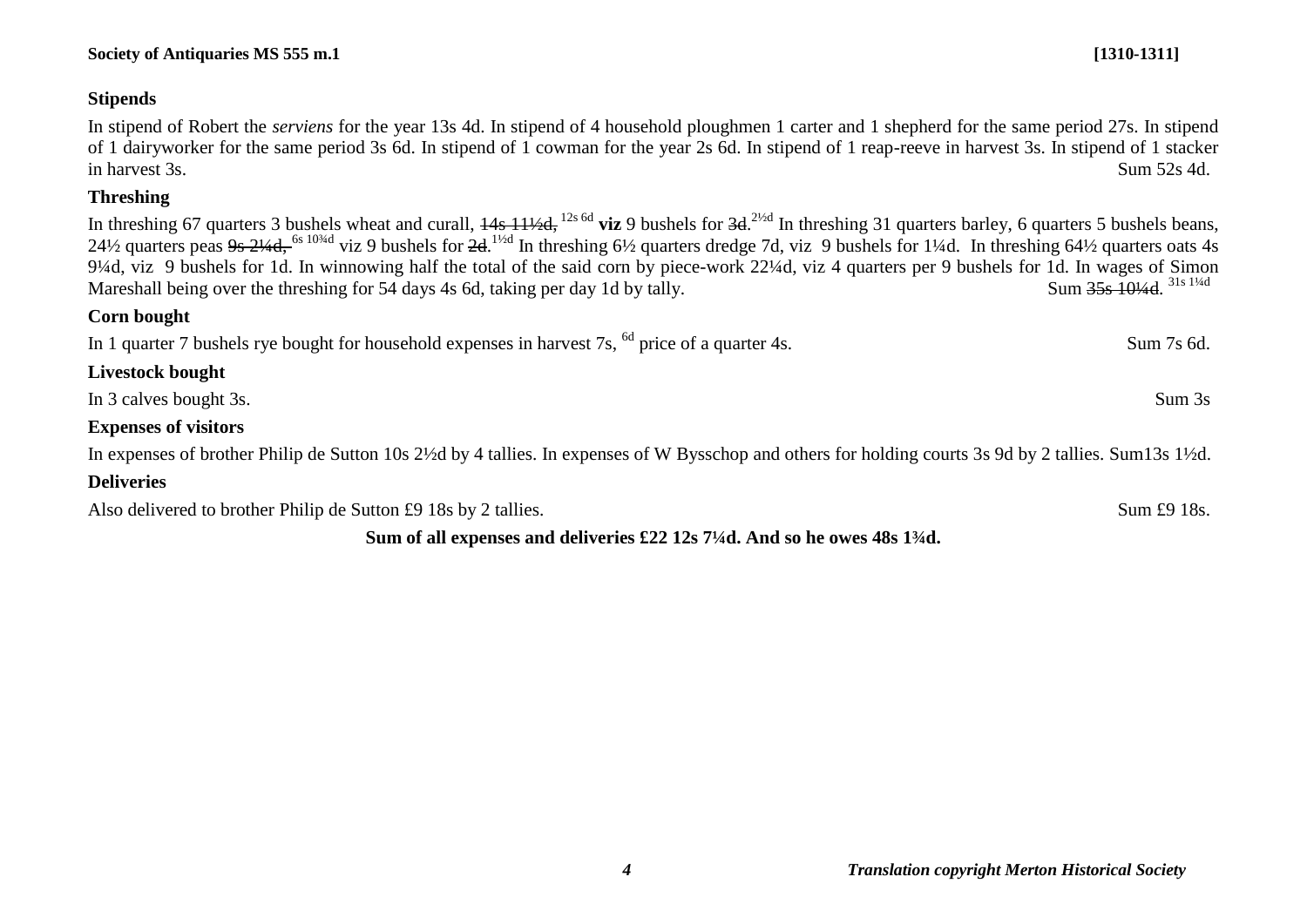### *DORSE*

## **Issues of the Grange**

| Wheat 3-fold<br>less 5 quarters         | The same renders account for $47^{49}$ quarters 2 bushels wheat, $2\theta^{18}$ quarters 1 bushel curall of the same threshed by piece-work<br>by 1 tally. And for 1/2 quarter wheat, 3 quarters <i>drank/drauk</i> **received of the goods of John Schutte fugitive.†† Sum 70<br>[quarters] 7 bushels.                                                                                                                                                                                                                                                                                                                                                                                                                                                         |  |  |
|-----------------------------------------|-----------------------------------------------------------------------------------------------------------------------------------------------------------------------------------------------------------------------------------------------------------------------------------------------------------------------------------------------------------------------------------------------------------------------------------------------------------------------------------------------------------------------------------------------------------------------------------------------------------------------------------------------------------------------------------------------------------------------------------------------------------------|--|--|
| Of which                                | In sowing over 92 acres, 23 quarters 1 bushel by tally, viz over the acre 2 bushels but plus in total 1 bushel. In customary<br>payment to the sower 1 bushel. In mixing with rye for mixstillio seed 1/2 quarter curall. In household expenses in harvest 3<br>bushels. In expenses as regards harvest boonworks 1 quarter 1/2 bushel. In livery of Robert the serviens for the year except 6<br>weeks in harvest 5 quarters 6 bushels taking per week 1 bushel. In making maslin for servants' livery 17 quarters 5 bushels<br>curall. In expenses of brother Philip de Sutton 1 bushel by tally. In sale $47^{19}$ quarters $1\frac{1}{2}$ bushels wheat, $2$ quarters curall, 3<br>quarters <i>drank/drauk</i> <sup>#</sup> Sum as above. And none remains. |  |  |
| <b>Mixstillio</b>                       | The same renders account for $\frac{1}{2}$ quarter curall wheat, 1 quarter rye mixed for mixstillio seed. Sum $1\frac{1}{2}$ quarters.<br>And all accounted in sowing over 6 acres by tally.<br>And none remains.                                                                                                                                                                                                                                                                                                                                                                                                                                                                                                                                               |  |  |
| <b>Rye</b>                              | The same renders account for 1 quarter rye received from the serviens of Battersea [Bat'ch'] by tally. And for 1 quarter 7<br>bushels of purchase.<br>Sum 2 quarters 7 bushels.                                                                                                                                                                                                                                                                                                                                                                                                                                                                                                                                                                                 |  |  |
| Of which                                | In mixing with curall wheat for mixstillio seed 1 quarter. In expenses of haymaking 1 bushel. In household expenses in harvest 3<br>bushels. In expenses as regards harvest boonworks 1 quarter 1½ bushels. In making maslin for servants' livery 1½ bushels.<br>Sum as above. And none remains.                                                                                                                                                                                                                                                                                                                                                                                                                                                                |  |  |
| <b>Barley</b> 3-fold,<br>3 bushels more | The same renders account for 31 quarters barley threshed by piece-work by 1 tally.                                                                                                                                                                                                                                                                                                                                                                                                                                                                                                                                                                                                                                                                              |  |  |
| Of which                                | In sowing over 19 acres, 9½ quarters by tally. In making maslin for servants' livery 4 quarters 2 bushels. Also delivered to<br>brother G de Burwell 16 quarters by 1 tally. In sale 1 quarter 2 bushels.<br>Sum as above. And none remains.                                                                                                                                                                                                                                                                                                                                                                                                                                                                                                                    |  |  |
| <b>Beans</b> 3-fold<br>less 5 bushels   | The same renders account for 6 quarter 5 bushels beans threshed by piece-work by 1 tally.                                                                                                                                                                                                                                                                                                                                                                                                                                                                                                                                                                                                                                                                       |  |  |
| Of which                                | In planting over 5 acres, 3 quarters, viz over the acre 5 bushels, but less in total 1 bushel. In mixing with peas for seed 5 bushels.<br>In making maslin for servants' livery 3 quarters.<br>Sum as above.                                                                                                                                                                                                                                                                                                                                                                                                                                                                                                                                                    |  |  |
| Beans & peas                            | The same renders account for 5 bushels beans, 1 quarter peas mixed for seed. Sum 1 quarter 5 bushels. And all accounted in sowing<br>over 4½ acres by tally.<br>And none remains.                                                                                                                                                                                                                                                                                                                                                                                                                                                                                                                                                                               |  |  |

*<sup>\*\*</sup> Drank/drauk/drawk: a weed found among cereal plants, such as darnel, cockle or wild oats*

<u>.</u>

*<sup>††</sup>John Schutte was hanged and his goods confiscated - See WAM 27300-27301*

*<sup>‡‡</sup> Drank/drauk/drawk: a weed found among cereal plants, such as darnel, cockle or wild oats*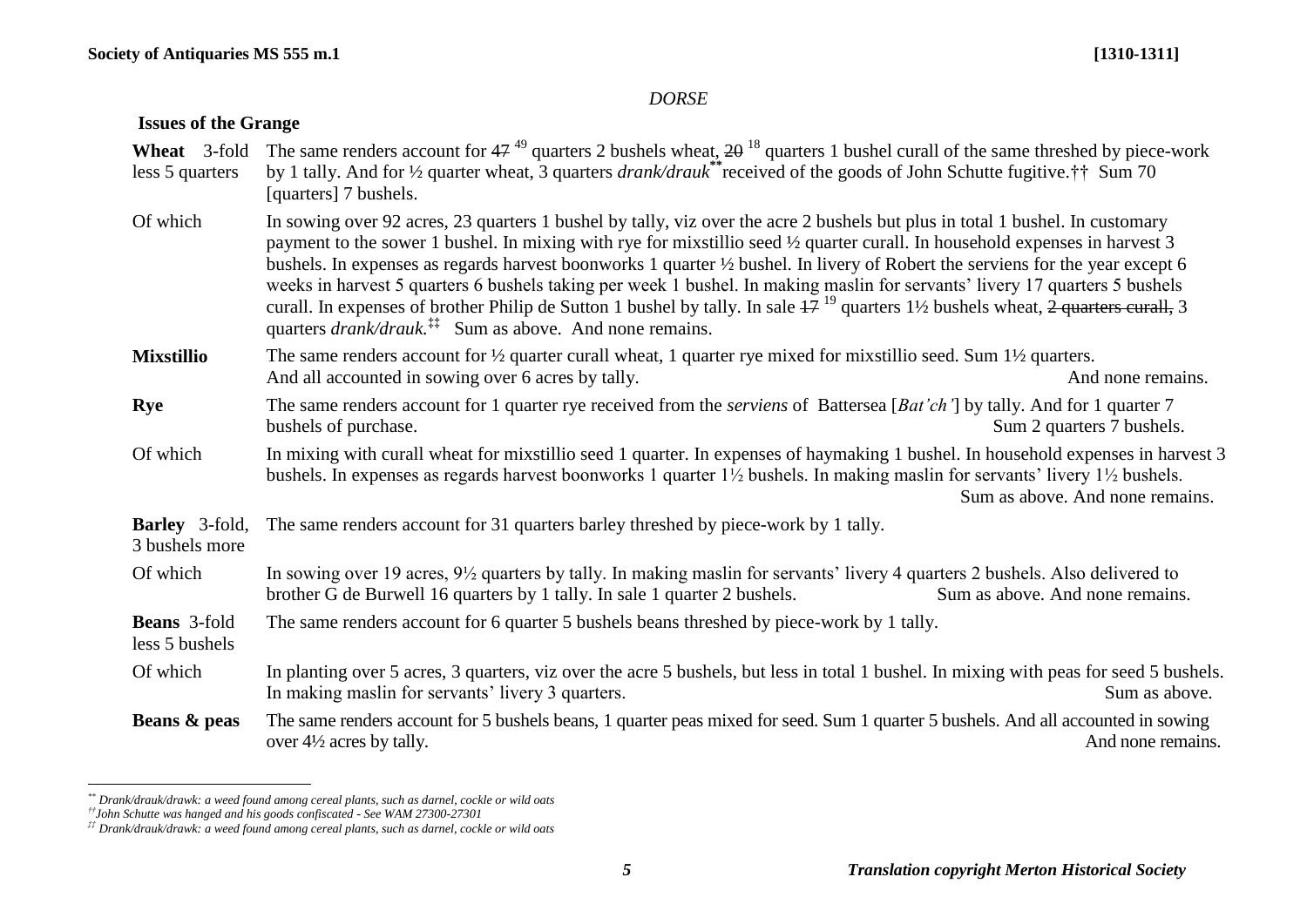| <b>Peas</b> $4\frac{1}{2}$ -fold<br>plus 3 bushels 1<br>peck | of John Schutte fugitive. <sup>§§</sup>                                                                                                                                                                                                                                                                                                                                                                                                                                                                                                                                                                                                                                                                                                                | The same renders account for $24\frac{1}{2}$ [quarters] peas threshed by piece-work by 1 tally. And for $\frac{1}{2}$ quarter received from the goods<br>Sum 25 quarters. |  |  |
|--------------------------------------------------------------|--------------------------------------------------------------------------------------------------------------------------------------------------------------------------------------------------------------------------------------------------------------------------------------------------------------------------------------------------------------------------------------------------------------------------------------------------------------------------------------------------------------------------------------------------------------------------------------------------------------------------------------------------------------------------------------------------------------------------------------------------------|---------------------------------------------------------------------------------------------------------------------------------------------------------------------------|--|--|
| Of which                                                     | maslin for servants' livery $10\frac{1}{2}$ quarters. In sale 9 quarters.                                                                                                                                                                                                                                                                                                                                                                                                                                                                                                                                                                                                                                                                              | In sowing over 18 acres, 4½ quarters by tally, viz over the acre 2 bushels. In mixing with beans for seed 1 quarter. In making<br>Sum as above. And none remains.         |  |  |
| <b>Dredge 2-fold</b><br>plus 4 bushels                       | The same renders account for 6 <sup>1</sup> / <sub>2</sub> quarters dredge threshed by piece-work by 1 tally.                                                                                                                                                                                                                                                                                                                                                                                                                                                                                                                                                                                                                                          |                                                                                                                                                                           |  |  |
| Of which                                                     | In sowing over 7 acres, $3\frac{1}{2}$ quarters. In sale 3 quarters.                                                                                                                                                                                                                                                                                                                                                                                                                                                                                                                                                                                                                                                                                   | Sum as above. And none remains.                                                                                                                                           |  |  |
| Oats<br>increase of the<br>number of acres                   | The same renders account for 64½ quarters oats threshed by piece-work by 1 tally. And for 12 quarters estimated in sheaves for<br>ox and calf fodder. And for 4½ quarters received from the goods of John Schutte fugitive. *** And for 4 quarters oats of issue at<br>the audit.                                                                                                                                                                                                                                                                                                                                                                                                                                                                      | Sum 81 quarters. 85 quarters                                                                                                                                              |  |  |
| Of which                                                     | In sowing over 96 acres 48 quarters by tally, viz over the acre 1/2 quarter. In making meal for the year 21/2 quarters. In fodder for 2<br>carthorses from Michaelmas until the day of St John before the Latin Gate for 219 nights, 13 quarter 5½ bushels, taking per night ½<br>bushel. In fodder for oxen and calves by estimation in sheaves 12 quarters. In expenses of brother Philip de Sutton 7½ bushels by 4<br>tallies. In expenses of W Bysschop for holding courts 1 bushel by 2 tallies. In fodder for Roger atte Donne serviens for his coming<br>1 quarter by tally. In sale 3 quarters. In sale at the audit 4 quarters 2 bushels for 12s 9d. Sum 81 quarters 2 bushels. as above And so he<br>exceeds by 2 bushels.                   |                                                                                                                                                                           |  |  |
|                                                              | Servants' livery The same renders account for 17 quarters 5 bushels curall wheat, 1½ bushels rye, 4 quarters 2 bushels barley, 3 quarters beans,<br>10 <sup>1</sup> / <sub>2</sub> quarters peas made. For issue of the mill nothing this year because broken.                                                                                                                                                                                                                                                                                                                                                                                                                                                                                         | Sum 35 quarters $4\frac{1}{2}$ bushels.                                                                                                                                   |  |  |
| Of which                                                     | In livery of 1 carter, 4 servant ploughmen and 1 shepherd for the year 31 quarters 1½ bushels, each taking a quarter per 10<br>weeks. In livery of 1 dairy worker for the year except 6 weeks in harvest, 3 quarters 6 bushels and 1 peck, taking a quarter per 12<br>weeks. In livery of 1 cowman for the year 3 quarters 5½ bushels, taking a quarter per 14 weeks. In livery of 1 rookscarer at the<br>time of winter sowing for 5 weeks 2½ bushels. In livery of 1 harrower for 4 weeks at the time of Lenten sowing, provided that<br>the carter will go to the third plough 2 bushels. In livery of 1 man carting marl for 11 weeks 1 quarter.<br>Sum 40 quarters 1 bushel and 3 pecks. Of which is owed to him 4 quarters 5 bushels and 1 peck. |                                                                                                                                                                           |  |  |
|                                                              |                                                                                                                                                                                                                                                                                                                                                                                                                                                                                                                                                                                                                                                                                                                                                        |                                                                                                                                                                           |  |  |

<u>.</u>

*<sup>§§</sup>John Schutte was hanged and his goods confiscated - See WAM 27300-27301*

*<sup>\*\*\*</sup>John Schutte was hanged and his goods confiscated - See WAM 27300-27301*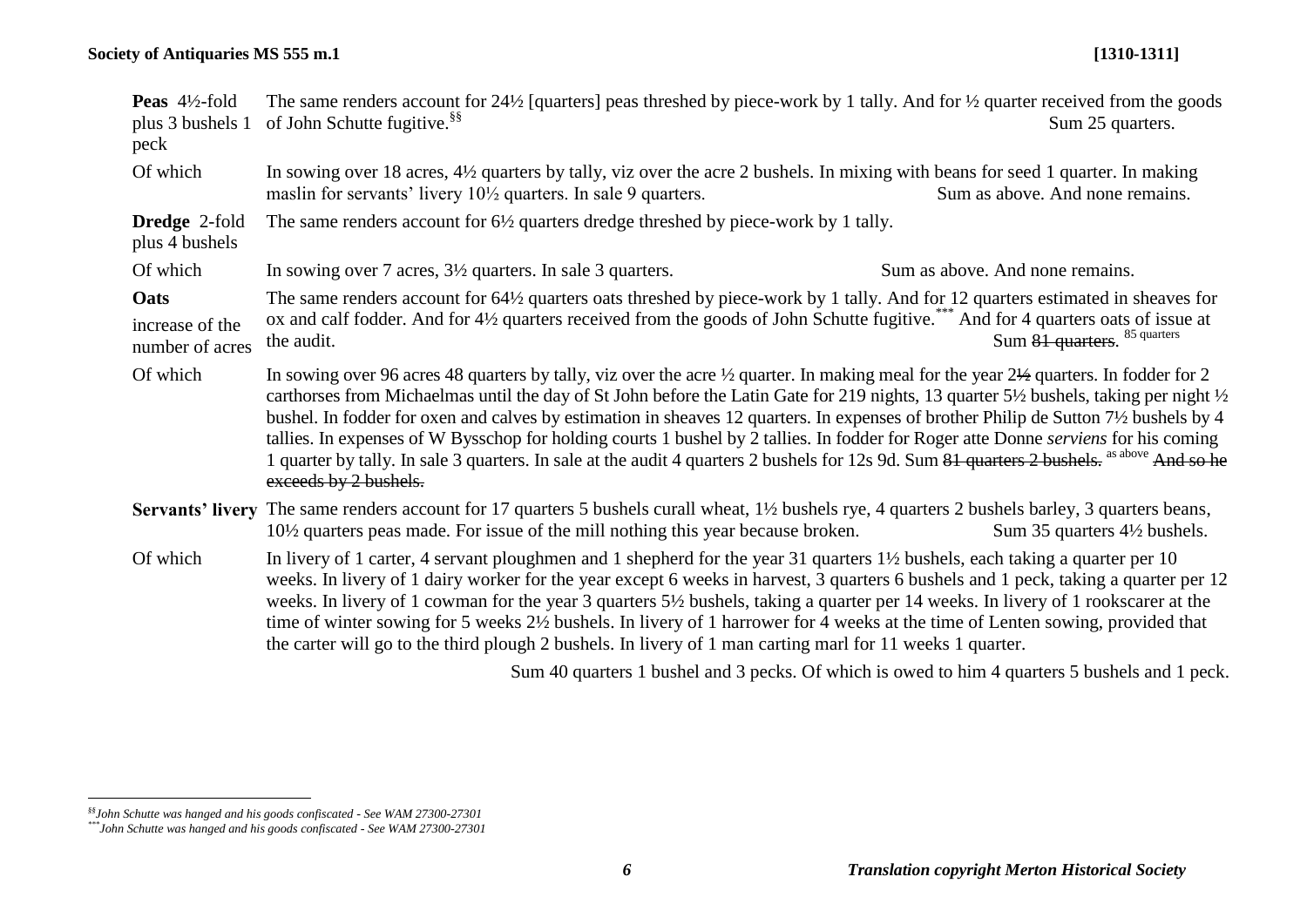**Society of Antiquaries MS 555 m.1 [1310-1311]**

| <b>Horses</b>    | The same renders account for 2 horses from the remaining.                                                                                                                                                                              | And there remain 2.                                                         |  |  |
|------------------|----------------------------------------------------------------------------------------------------------------------------------------------------------------------------------------------------------------------------------------|-----------------------------------------------------------------------------|--|--|
| <b>Mares</b>     | The same renders account for 1 mare from the remaining. And accounted in murrain.                                                                                                                                                      | And none remains.                                                           |  |  |
|                  | <b>Draught horses</b> The same renders account for 4 draught horses from the remaining.                                                                                                                                                | And there remain 4.                                                         |  |  |
| <b>Colts</b>     | The same renders account for 1 colt aged $2\frac{1}{2}$ year from the remaining.                                                                                                                                                       | And there remains 1 aged 3½ years.                                          |  |  |
| <b>Colts</b>     | The same renders account for 1 colt of issue.                                                                                                                                                                                          | And there remains 1 aged $\frac{1}{2}$ year.                                |  |  |
| Oxen             | The same renders account for 17 oxen from the remaining. Of which in sale 2.                                                                                                                                                           | And there remain 15.                                                        |  |  |
| Cows             | The same renders account for 7 cows from the remaining.                                                                                                                                                                                | And there remain 7, of which 2 are yearlings [ <i>anelar</i> <sup>'</sup> ] |  |  |
| <b>Steers</b>    | The same renders account for 2 steers from the remaining.                                                                                                                                                                              | And there remain 2.                                                         |  |  |
| <b>Heifers</b>   | The same renders account for 1 heifer from the remaining.                                                                                                                                                                              | And there remains 1.                                                        |  |  |
| <b>Bullocks</b>  | The same renders account for 4 bullocks from the remaining.                                                                                                                                                                            | And there remain 4, of which 3 male, 1 female.                              |  |  |
| <b>Yearlings</b> | The same renders account for 4 yearlings from the remaining. Of which in murrain 1.                                                                                                                                                    | And there remain 3.                                                         |  |  |
| <b>Calves</b>    | The same renders account for 3 calves of purchase.                                                                                                                                                                                     | And there remain 3.                                                         |  |  |
| <b>Geese</b>     | The same renders account for 2 ganders, 3 breeding females, from the remaining. And for 21 of issue.<br>Sum 26.                                                                                                                        |                                                                             |  |  |
| Of which         | In tithe 2. In expenses of W Bysschop 1 by tally. In sale 13. Sum 16. And there remain 10, of which 2 are ganders, 3 breeding females.                                                                                                 |                                                                             |  |  |
| <b>Capons</b>    | The same renders account for 12 capons made.                                                                                                                                                                                           |                                                                             |  |  |
| Of which         | In expenses of brother Philip de Sutton 4 by 3 tallies. In expenses of W Bysschop 1 by tally.                                                                                                                                          | Sum 5. And there remain 7.                                                  |  |  |
| <b>Hens</b>      | The same renders account for 6 hens from the remaining. And for 10 from rent. And for 35 chickens of issue.<br><b>Sum 51.</b>                                                                                                          |                                                                             |  |  |
| Of which         | In making capons 12 chickens. In expenses of brother Philip de Sutton 2 hens, 13 chickens by 4 tallies. Also delivered to brother<br>Richard de Coleworth 10 hens by 1 tally.<br>Sum 37. And there remain 1 cock, 3 hens, 10 chickens. |                                                                             |  |  |
| <b>Hides</b>     | The same renders account for the whit-tawed hide of 1 mare dead of murrain.                                                                                                                                                            |                                                                             |  |  |
| Of which         | In expenses as regards repairing harness $\frac{1}{2}$ a hide.                                                                                                                                                                         | And there remains $\frac{1}{2}$ a whit-tawed hide.                          |  |  |
| <b>Hurdles</b>   | The same renders account for 21 hurdles from the remaining. And for 10 hurdles of rent.                                                                                                                                                | Sum 31.                                                                     |  |  |
| Of which         | In acquittance of rent of the beadle $\frac{1}{2}$ hurdle. In consumption $9\frac{1}{2}$ hurdles.                                                                                                                                      | And there remain 21 hurdles.                                                |  |  |